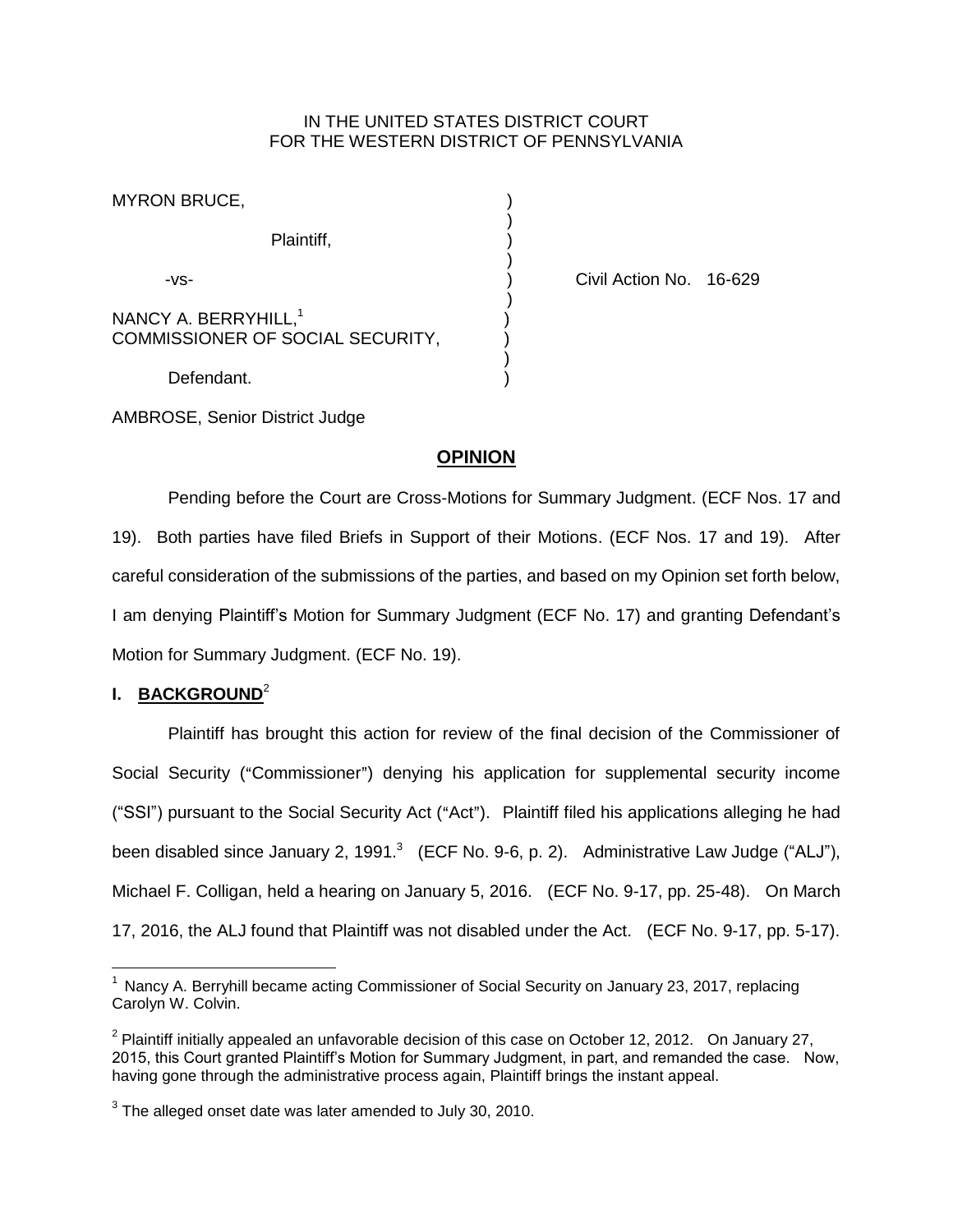After exhausting all administrative remedies, Plaintiff filed the instant action with this court. The parties have filed Cross-Motions for Summary Judgment. (ECF No. 17 and 19). The case is now ripe for review.

### **II. LEGAL ANALYSIS**

#### **A. Standard of Review**

The standard of review in social security cases is whether substantial evidence exists in the record to support the Commissioner's decision. Allen v. Bowen, 881 F.2d 37, 39 (3d Cir. 1989). Substantial evidence has been defined as "more than a mere scintilla. It means such relevant evidence as a reasonable mind might accept as adequate." Ventura v. Shalala, 55 F.3d 900, 901 (3d Cir. 1995), *quoting Richardson v. Perales,* 402 U.S. 389, 401 (1971). Additionally, the Commissioner's findings of fact, if supported by substantial evidence, are conclusive. 42 U.S.C. '405(g); *Dobrowolsky v. Califano,* 606 F.2d 403, 406 (3d Cir. 1979). A district court cannot conduct a *de novo* review of the Commissioner's decision or re-weigh the evidence of record. *Palmer v. Apfel,* 995 F.Supp. 549, 552 (E.D. Pa. 1998). Where the ALJ's findings of fact are supported by substantial evidence, a court is bound by those findings, even if the court would have decided the factual inquiry differently. *Hartranft v. Apfel*, 181 F.3d 358, 360 (3d Cir. 1999). To determine whether a finding is supported by substantial evidence, however, the district court must review the record as a whole. *See,* 5 U.S.C. §706.

To be eligible for social security benefits, the plaintiff must demonstrate that he cannot engage in substantial gainful activity because of a medically determinable physical or mental impairment which can be expected to result in death or which has lasted or can be expected to last for a continuous period of at least 12 months. 42 U.S.C. §423(d)(1)(A); *Brewster v. Heckler,* 786 F.2d 581, 583 (3d Cir. 1986).

The Commissioner has provided the ALJ with a five-step sequential analysis to use when evaluating the disabled status of each claimant. 20 C.F.R. §404.1520(a). The ALJ must

2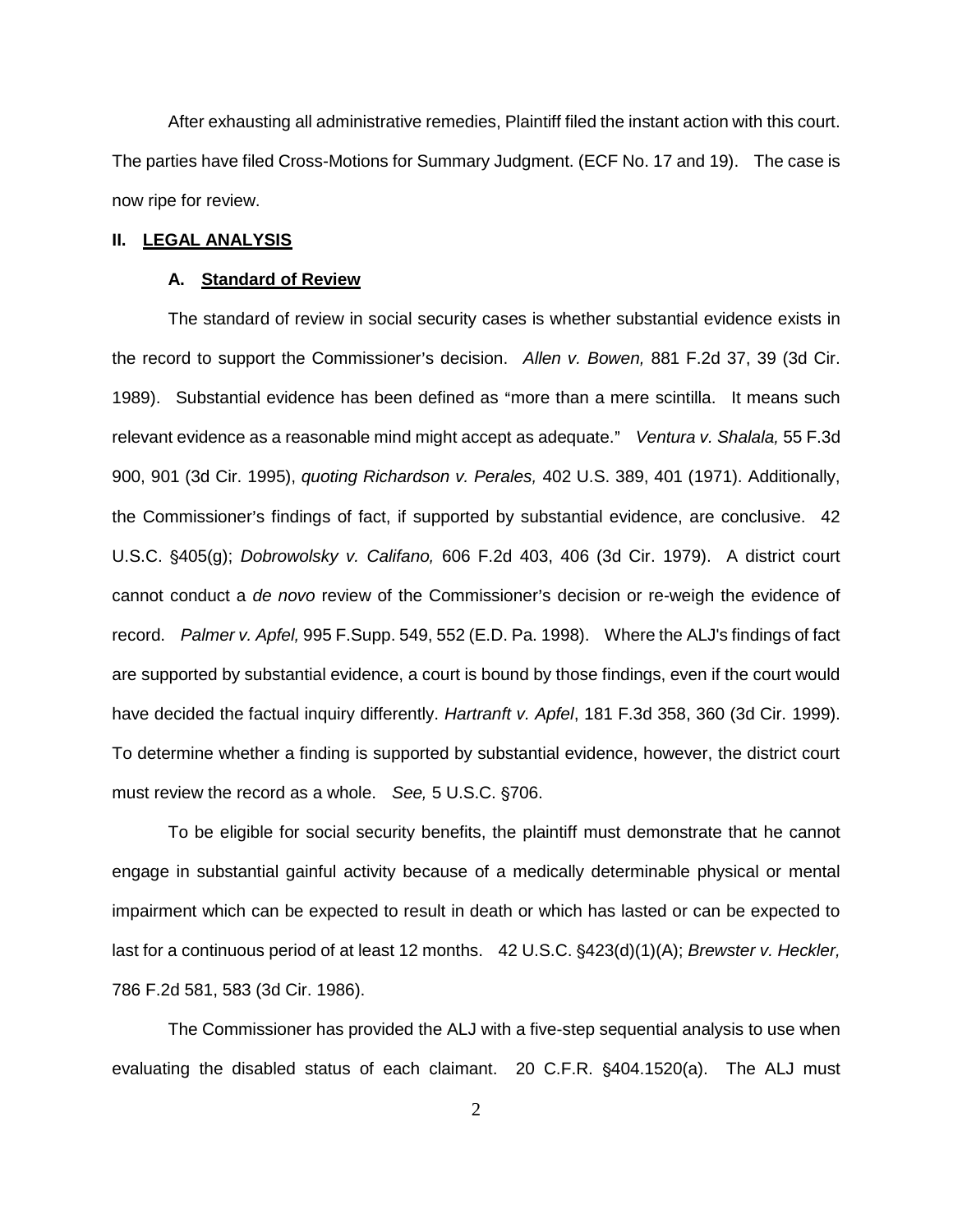determine: (1) whether the claimant is currently engaged in substantial gainful activity; (2) if not, whether the claimant has a severe impairment; (3) if the claimant has a severe impairment, whether it meets or equals the criteria listed in 20 C.F.R., pt. 404, subpt. P., appx. 1; (4) if the impairment does not satisfy one of the impairment listings, whether the claimant's impairments prevent him from performing his past relevant work; and (5) if the claimant is incapable of performing his past relevant work, whether he can perform any other work which exists in the national economy, in light of his age, education, work experience and residual functional capacity. 20 C.F.R. '404.1520. The claimant carries the initial burden of demonstrating by medical evidence that he is unable to return to his previous employment (steps 1-4). *Dobrowolsky*, 606 F.2d at 406. Once the claimant meets this burden, the burden of proof shifts to the Commissioner to show that the claimant can engage in alternative substantial gainful activity (step 5). *Id.*

A district court, after reviewing the entire record may affirm, modify, or reverse the decision with or without remand to the Commissioner for rehearing. *Podedworny v. Harris,* 745 F.2d 210, 221 (3d Cir. 1984).

### **B. Residual Functional Capacity ("RFC")<sup>4</sup>**

 $\overline{a}$ 

Plaintiff's only contention is that the ALJ erred in failing to incorporate his need to use a cane in the RFC thereby resulting in a finding not supported by substantial evidence. (ECF No. 18, pp. 19-22). To that end, Plaintiff asserts that the ALJ gave great weight to the opinion of Dr. Malik but fails to explain why he did not account for Dr. Malik's opinion that it was medically necessary to use a cane to ambulate. (ECF No. 18, p. 20). As a result, Plaintiff submits that remand is necessary.

 ${}^{4}$ RFC refers to the most a claimant can still do despite his limitations. 20 C.F.R. §§ 404.1545(a), 416.945(a). The assessment must be based upon all of the relevant evidence, including the medical records, medical source opinions, and the individual's subjective allegations and description of his own limitations. 20 C.F.R. § 416.945(a).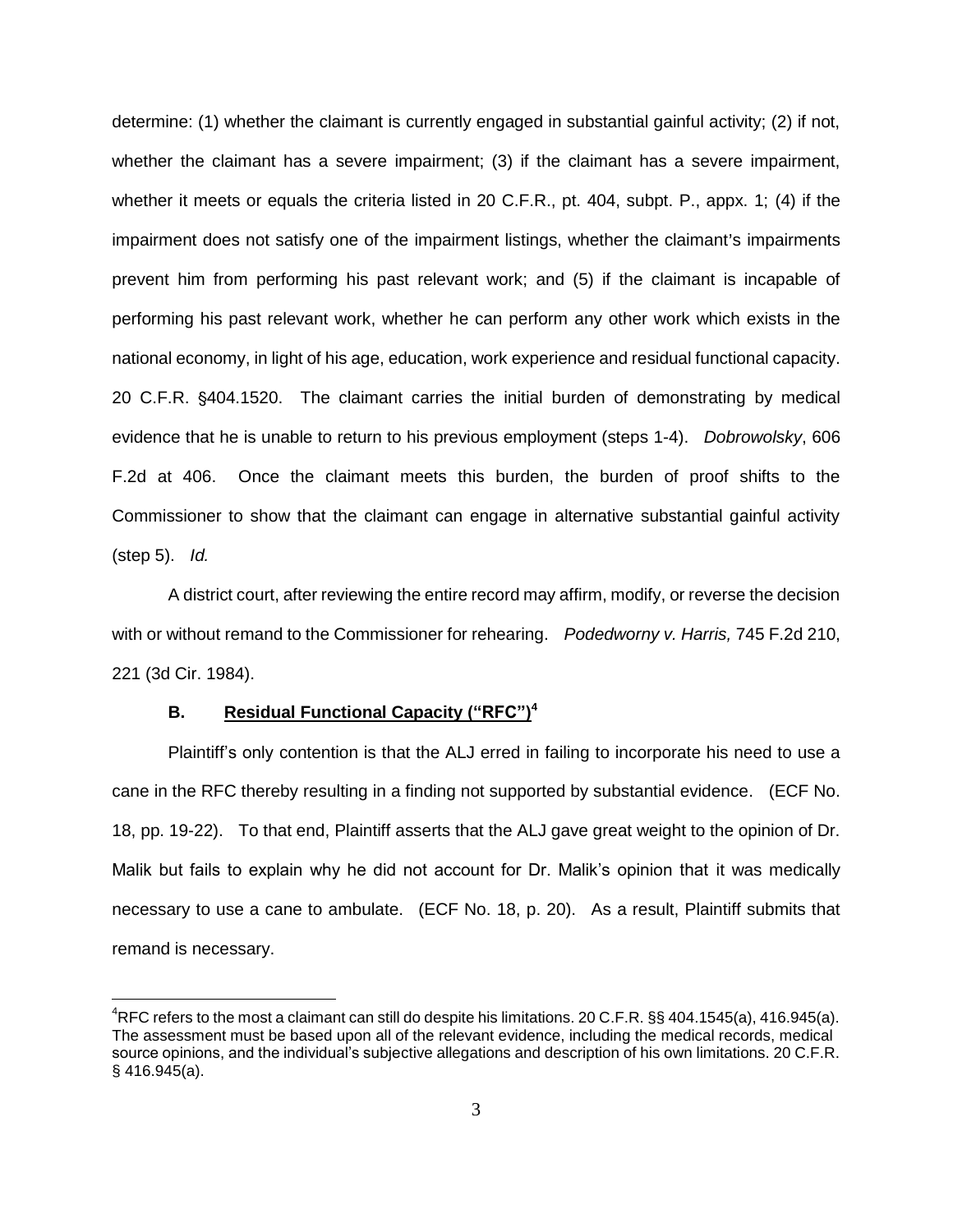An ALJ must provide sufficient explanation of his or her final determination to provide a reviewing court with the benefit of the factual basis underlying the ultimate disability finding. *Cotter v. Harris*, 642 F.2d 700, 705 (3d Cir. 1981). In other words, the ALJ must provide sufficient discussion to allow the court to determine whether any rejection of potentially pertinent, relevant evidence was proper. *Johnson v. Comm'r of Soc. Sec.*, 529 F.3d 198, 203-04 (3d Cir. 2008).

In this case, the ALJ discussed the issue of the cane at length. (ECF No. 9-17, pp. 11-17). The examining physician, Dr. Malik, opined, *inter alia,* that Plaintiff needed a cane to ambulate. (ECF No. 9-23, p. 10). The ALJ gave Dr. Malik's opinion "great weight" without specifically giving less weight to his opinion regarding Plaintiff's need of a cane to ambulate. (ECF No. 9-17, pp. 15-16). Nevertheless, throughout the opinion, the ALJ specifically calls into question whether Plaintiff is required to use a cane, noting that there is no prescription for the cane and there is no statement from Plaintiff's treating providers regarding a cane. (ECF No. 9-17, p. 11). The ALJ further notes that a follow-up physical examination revealed only "mild tenderness and intact strength, sensation, reflexes and gait." *Id.* p. 13. Additionally, the ALJ referenced the orthopedic evaluation that Plaintiff was cleared to weight bear and ambulate. *Id.* The ALJ also stated that while Dr. Malik found that Plaintiff needed a cane to ambulate (without any reference to standing), he recognized that Dr. Malik's examination record indicates that while Plaintiff ambulated with a cane, he limped without it. (ECF No. 9-17, pp. 15-16). Finally, the RFC does not contain any exception for the use of a cane to ambulate. (ECF No. 9-17, p. 10). All of these references make clear to this Court that the ALJ was rejecting Dr. Malik's opinion that Plaintiff required a cane to ambulate.

While it would have been preferable for the ALJ to specifically say he was not accepting this portion of Dr. Malik's opinion as it relates to the use of a cane, the failure to use those exact words does not warrant a remand. The ALJ appropriately and sufficiently explained in detail how and why he was rejecting Dr. Malik's opinion that Plaintiff was required to use a cane throughout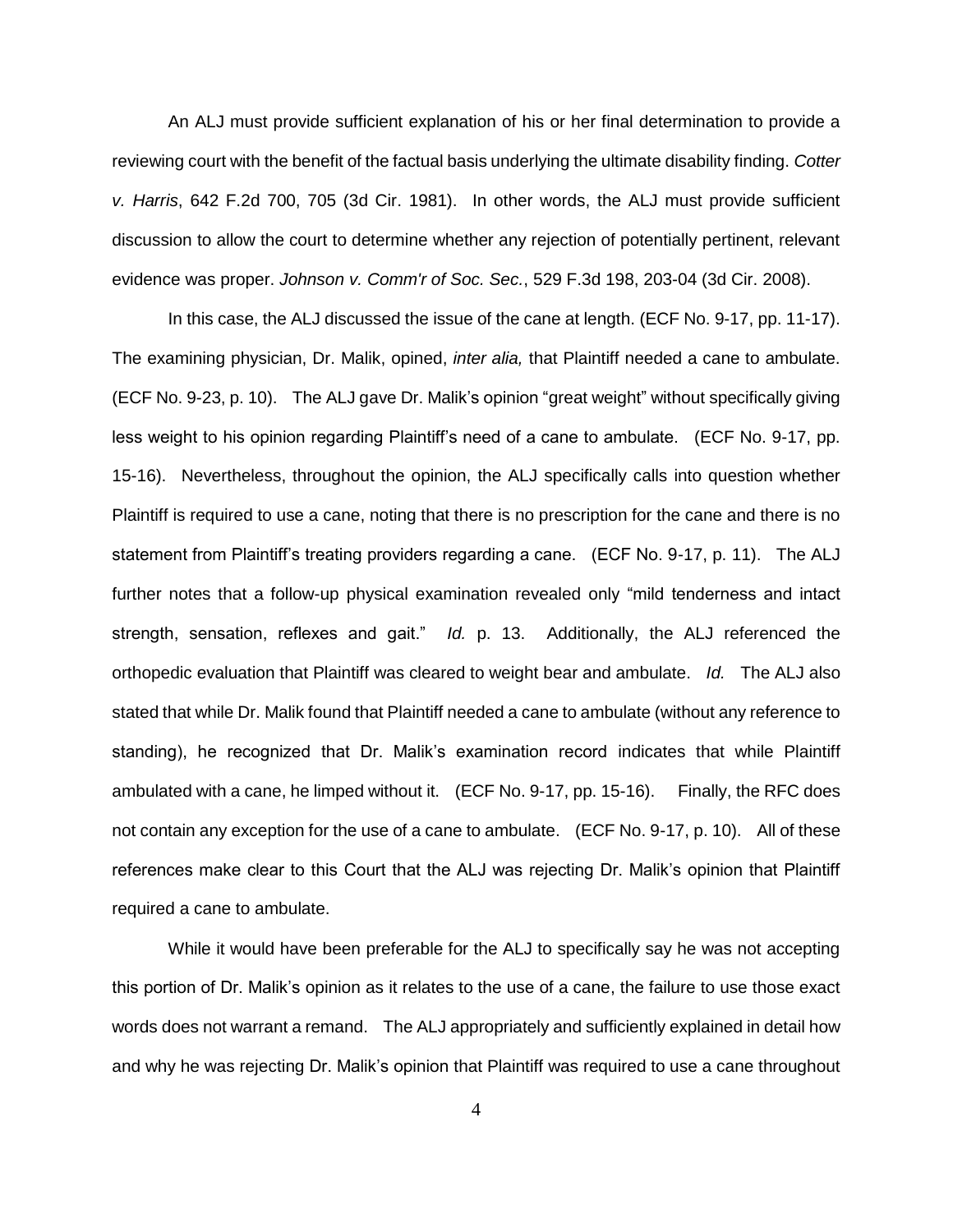his opinion as set forth above. As a result, there is sufficient evidence of record to allow this Court to make a proper and meaningful determination. After a review of the record, I find these reasons to be supported by substantial evidence. (ECF No. 9-17, pp. 5-17).<sup>5</sup> Consequently, remand is not warranted.

An appropriate order shall follow.

 $\overline{a}$ 

 $<sup>5</sup>$  Furthermore, as the ALJ pointed out, even if he determined that Plaintiff's RFC required the use of a cane</sup> (thereby accepting this portion of Dr. Malik's opinion), Dr. Malik only opined that Plaintiff required the use of a cane to ambulate. (ECF No. 9-23, p. 10). His opinion did not opine that Plaintiff was required to use a cane to stand. *Id; see also,* ECF No. 9-17, pp. 12, 15-16. Nevertheless, Plaintiff's attorney was given 30 days after the hearing to submit additional evidence, opinion or otherwise, regarding the requirement of using a cane to stand. (ECF No. 9-17, pp. 43-46). There was no additional evidence from Dr. Malik on this issue.

At the hearing, the ALJ also asked the vocational expert ("VE") to consider a person with the same RFC but who also required the use of a cane to ambulate. (ECF No. 9-17, p. 44). The VE testified that even with the added limitation of using a cane to ambulate, a plaintiff would still be able to perform those jobs previously identified. *Id.* As a result, even if I found that it was an error on the part of the ALJ for failing to include the use of a cane to ambulate in the RFC, it would be harmless error. Simply put, it would be an exercise in futility to remand the case to add that requirement to the RFC when there is evidence in the record, as noted by the ALJ, that Plaintiff could still perform the same jobs while using a cane to ambulate.